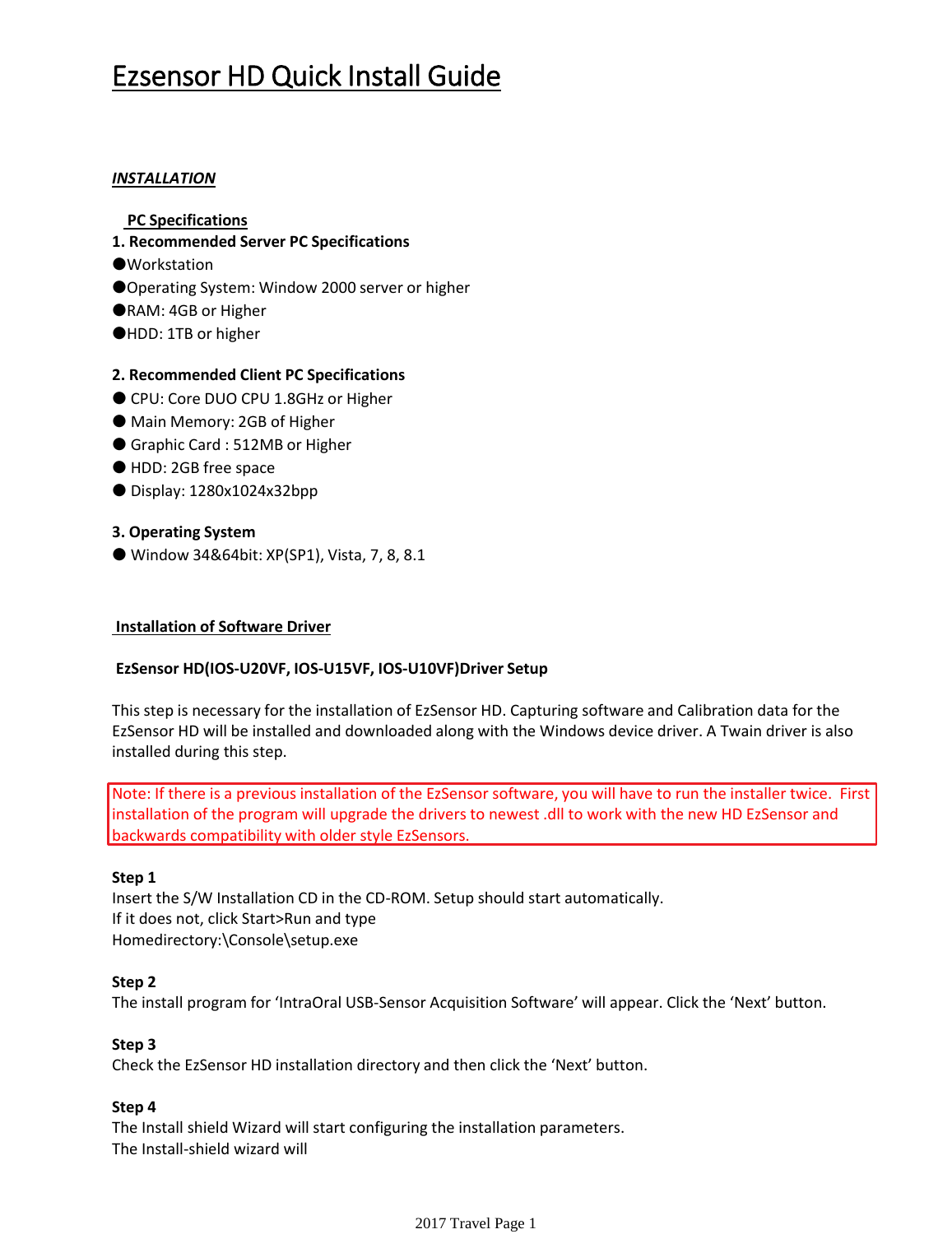Copy the calibration files To your work-station (PC).

## **Step 5**

The Install-shield wizard will be done.

#### **Running the EasyDent Software**

Note: Must use version 4.1.5.7 of EasyDent4 or higher. When using an older version of EasyDent4, the EzSensor HD/EzSensor Soft selection will not be available.

Click 'Help > Intra-Oral Sensor Setting > Select Device' on the menu bar. Select your capture device. At this time, you are asked to select the device and image quality.

The Product and image processing setting information is stored internally. Change these settings when using another sensor or changing the image processing option.

Level 4 is basic image processing option. As the level no. is higher, the effect of contrast and enhancement get increased.



## **Running the EzDent- I**

**Step 1** Turn on the PC. Run EzDent-i. Click the 'Patient ( $\Box$ )' button to register a new patient.